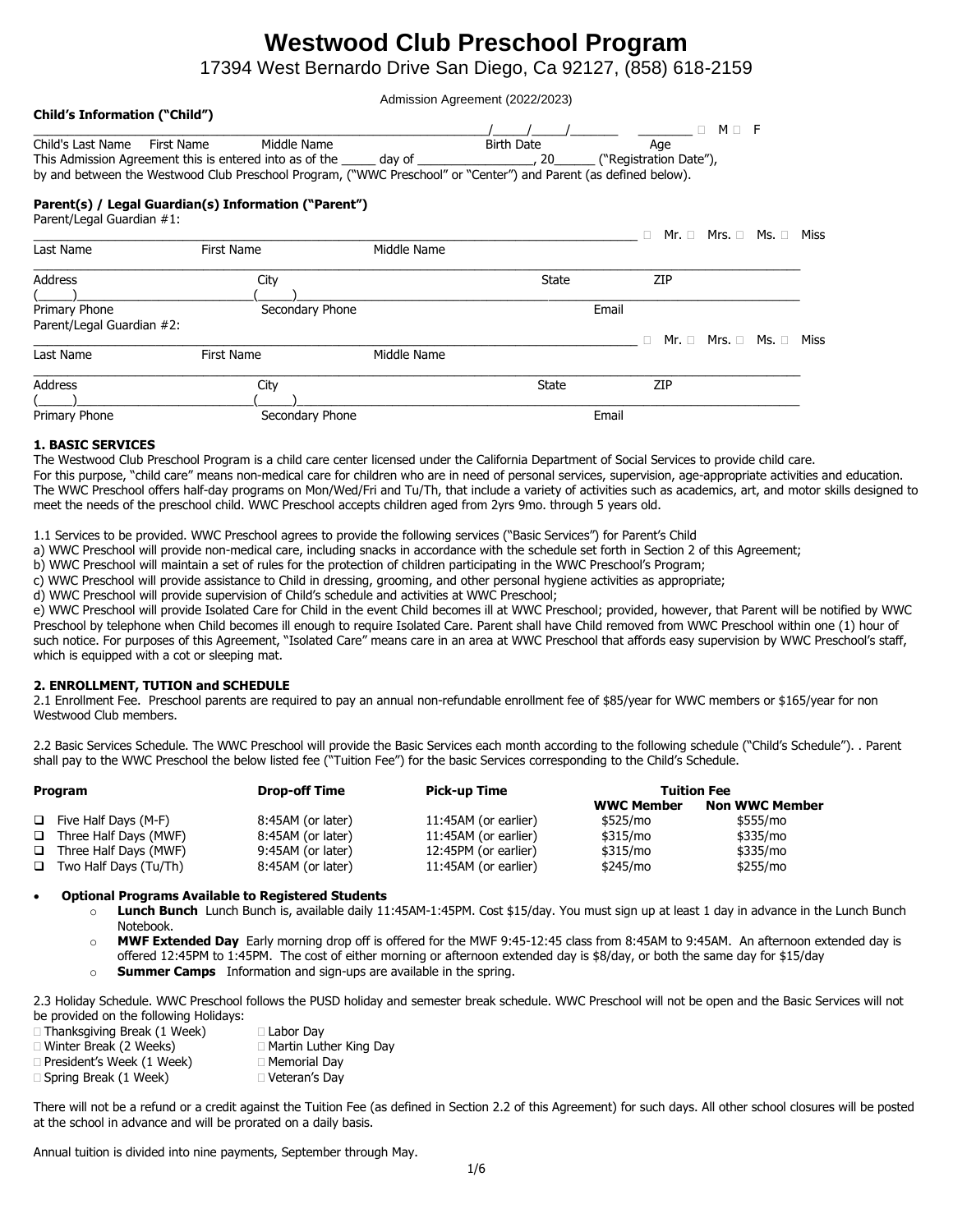# **3. PAYMENT**

3.1 Due Date. Except as otherwise expressly stated in this Agreement, payment in full of the Tuition Fee for each month and Additional Fees incurred in the previous month are due on the first calendar day of the month in which the Basic Services are to be provided. If Parent enrolls Child in WWC Preschool's Program mid-month, Parent shall pay, on or before the first day Child attends WWC Preschool, a portion of the Tuition Fee, prorated on a daily basis for the remainder of such month.

3.2 Methods of Payment. Except as otherwise expressly stated in this Agreement, any payment to be made by Parent to the Westwood Club under this Agreement or otherwise ("Payment") may be made by cash, or by check or money order payable to the order of the Westwood Club. All payments must be made or delivered directly to the Westwood Club Preschool Program Director at the Westwood Club Preschool Program Address. Parent shall be solely responsible for any Payment lost, stolen or mislaid before such Payment is received by Center's Director.

3.3 Late Payment Fee. A fee of \$10.00 per day ("Late Payment Fee") will be assessed after the 15<sup>th</sup> of month and each following day that tuition payment is not received.

3.4 Returned Check Fee. A fee of \$25.00 ("Returned Check Fee") will be assessed for any checks returned to the preschool by the bank, in addition to the Late Payment Fee.

3.5 Suspension and Termination for Late Payment. If Center's Director has not received payment from Parent for the Tuition Fee on or before the fifteenth (15th) day after payment of such fee is due ("Overdue Payment"), Center may refuse to admit Child to Center's Program each day until parent makes Overdue Payment in full in cash. However, if Center's Director has not received the Overdue Payment on or before the twenty-first (21st) day after such payment is due, Center is likely to terminate Child's enrollment at Center in accordance with Section 8 of this Agreement.

3.6 Late Pick-Up Fees. Each day a Child is picked up at Center past the dismissal time the Parent shall be assessed a fee of \$5 for each five (5) minutes after such dismissal time ("Late Pick-up Fee"). Parent shall pay Center the Late Pick-Up Fee on the day the Late Pick-Up Fee is assessed against Parent.

3.7 Medical Care Financial Responsibility. If the Child is provided medical care on an emergency basis or otherwise, Parent shall be financially responsible for such care and treatment.

# **4. COMMUNITY CARE LICENSING AUTHORITY**

Parent understands and acknowledges that WWC Preschool is a licensed child care center and that, under California law, the California Department of Social Services has the right at any time, without notice or prior consent, to 1) privately interview children or staff at any licensed child care center; 2) to inspect and audit children's records; 3) observe the physical condition of children, including conditions which could indicate abuse, neglect, or inappropriate placement; and 4) have a licensed medical professional conduct physical examinations of children.

# **5. DUTY TO REPORT CHILD ABUSE**

The Parent is hereby advised that under the terms of the California Penal Code 11166, the WWC Preschool and its employees have a statutory duty to report the known or reasonably suspected instance of child abuse to a child protective agency if the WWC Preschool or its employees, in its or their professional capacity or within the scope of its or their employment, know or reasonably suspect that a child has been a victim of child abuse. In addition, the WWC Preschool and any employee who has knowledge of or who reasonably suspects that mental suffering has been inflicted upon the Child or that his or her emotional well-being is endangered in any other way, must report the known or reasonably suspected instance of child abuse to a child protective agency.

# **6. WITHDRAWAL BY PARENT**

Parent may withdraw Child from Center's Program at any time; however, that Parent shall notify Center in writing one (1) month in advance of withdrawing Child from Center's Program. Failure to give (1) month prior written notice of such withdrawal to Center shall result in a charge for the next month's Tuition Fee, prorated on a daily basis.

# **7. TERMINATION**

WWC Preschool withholds the right to terminate Child's enrollment at any time, with or without cause, at the sole discretion of the WWC Preschool. WWC Preschool may terminate Child's enrollment in WWC Preschool's Program effective immediately upon written notice to Parent of such termination. If Center exercises its right to terminate Child's enrollment, the Parent is entitled to a refund prorated on a daily basis for the remainder of such month.

# **8. SCHOOL DIRECTORY**

| The Parent agrees that the WWC Preschool will provide to all Parents a contact list containing the contact information of all Parents of children enrolled at the |       |          |                   |  |
|-------------------------------------------------------------------------------------------------------------------------------------------------------------------|-------|----------|-------------------|--|
| WWC Preschool. The directory is for noncommercial use only.                                                                                                       | Aaree | Disagree | (parents initial) |  |

#### **9. PHOTOGRAPHS**

The Parent agrees that photographs and videos may be taken of the Child during the course of the WWC Preschool year, both by WWC Preschool and by other parents. We use these pictures for school art, bulletin boards and newsletters, as well as in our Westwood Club website, brochures and Rancho Bernardo community newsletters. A WWC Preschool photographer may also take a class or individual picture of the Child which will be made available to the Parent for purchase. **\_\_\_\_\_ Agree \_\_\_\_\_Disagree \_\_\_\_\_ (parents initial)**

# **10. Parent Handbook & Emergency Preparedness Plan**

The Parent has reviewed the WWC Preschool Parent Handbook and Emergency Preparedness Plan and is familiar with the daily operating procedures for the preschool as well as the operating plan in the event of a natural disaster or other emergency. The Parent also has reviewed the Annual Notification of Pesticide Management, Addendum #3 of the Parent Handbook. The Parent is aware that the Handbook and Emergency Preparedness Plan are available for review online at the Westwood Club website. Copies may also be obtained from the Director upon request. **\_\_\_\_\_ (parents initial)**

# **10. MODIFICATION**

Parent understands and acknowledges that, under California law, WWC Preschool may modify this Agreement whenever circumstances covered in this Agreement change, provided that any such modification shall be in writing and shall be signed and dated by Parent and WWC Preschool, and provided further that the WWC Preschool agrees to provide written notice to Parent thirty (30) days prior to implementing any change in such rate or fees.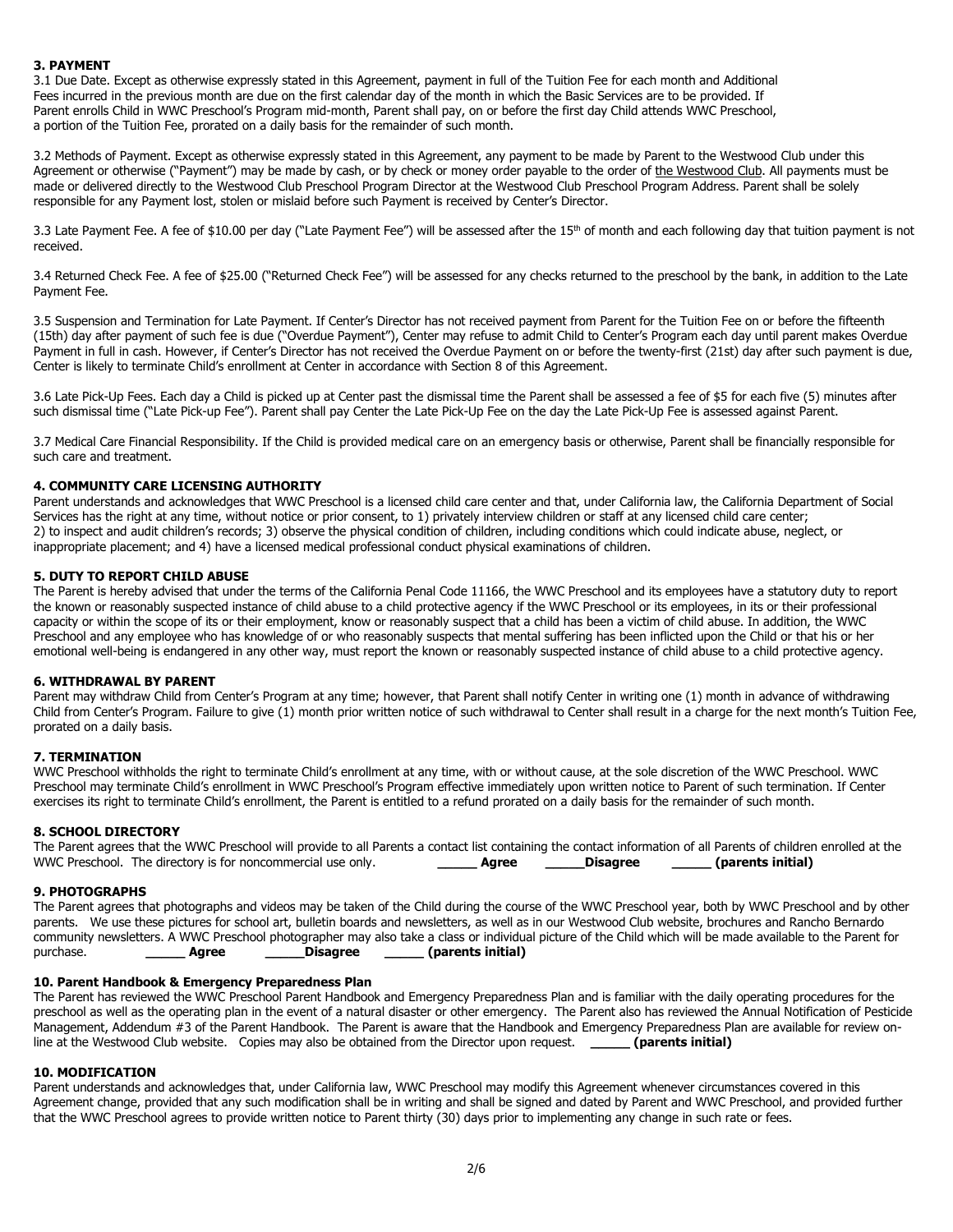## **11. PARENT'S ADDITIONAL RESPONSIBILITIES AND OBLIGATIONS**

11.1 Certification That All Information is Correct. The documents required by the State of California form a part of this Agreement. Parent certifies that s/he has accurately completed all such documents. Parent agrees to notify WWC Preschool immediately in writing of any change in the information supplied.

11.2. Parent and Child Rights. Parent understands and acknowledges that under California law, WWC Preschool must provide parent with the following documents outlining Parent and Child rights. Prior to the first day of attendance by Child at WWC Preschool, Parent agrees to provide to WWC Preschool's director, signed copies of the following documents:

a) LIC 613A Personal Rights – Child Care Facility

b) LIC 995 Parent's Rights

11.3 Medical Assessment. Parent understands and acknowledges that under California law, the WWC Preschool must obtain a written medical assessment of Child prior to enrollment to assess whether the WWC Preschool can provide necessary health-related services. Prior to the first day of attendance by Child at WWC Preschool, Parent agrees to provide to WWC Preschool's director, signed copies of the following documents:

a) LIC 627 Consent for Emergency Medical Treatment

b) LIC 700 Identification and Emergency Form

c) LIC 701 Physician's Report – Child Care WWC Preschool

d) LIC 702 Child's Preadmission Health History – Parent's Report

e) PM 286 Immunization Record & Letter (Every child must show a negative TB test, and the following immunizations: 3 Polio, 3 Hepatitis B,

4 Tetanus/Pertussis/Diphtheria, 1 Measles/Rubella/Mumps, 1 Hib, and 1 Varicella)

f) San Diego Blood Lead Test Compliance Form

Parent also understands and acknowledges that under California law, a child must have all of the listed immunizations prior to beginning preschool: a child may only be excused from the immunization requirement by obtaining a signed statement from the child's pediatrician stating that the listed immunizations would present a significant danger to the child's health.

11.4 Necessaries. Parent agrees to provide WWC Preschool with lunch for Child if WWC Preschool Program and Schedule dictates; a change of clothing or any other reasonably necessary items that from time to time may be requested by WWC Preschool.

11.5 WWC Preschool Visits. Parent acknowledges that, while California law affords Parent the right to visit WWC Preschool without advance notice, such visits may upset Child's schedule when they occur at a time other than the scheduled Drop-off Time or Pick-Up Time, particularly if Parent picks up Child from WWC Preschool at such unscheduled time. Parent therefore agrees to notify WWC Preschool in advance (by telephone or otherwise) each day a Parent plans to pick up Child from WWC Preschool earlier than the scheduled Pick-Up Time.

11.6 Release of Child. Parent will provide a list of individuals authorized by Parent to Pick up Child from WWC Preschool ("authorized representatives"). Parent agrees to notify WWC Preschool in advance each day that anyone other than Parent will pick up Child from WWC Preschool on such day. Parent understands that Child will not be released to any individual for whom WWC Preschool has not received prior written authorization from Parent.

11.7 Drop-off. Parent agrees that each day Parent will not bring Child to WWC Preschool earlier than scheduled Drop-Off Time for such day as provided in Section 2.2 of this Agreement.

11.8 Sign-in. Parent agrees that each day a Parent shall not leave child at WWC Preschool unless and until on such day Parent or Parent's authorized representative has both (i) made personal contact with a member of WWC Preschool's staff, and (ii) signed Child into WWC Preschool's Program.

11.9 Sign-out. Parent agrees that each day Parent shall not remove Child from WWC Preschool's premises unless and until Parent or Parent's authorized representative has signed Child out from WWC Preschool's Program on such day.

11.10 Change in address or telephone number. Parent agrees to provide written notice to WWC Preschool within two (2) days of any change in Parents mailing, residence, or work address. Parent agrees to provide immediate oral notice (telephonic or otherwise), followed by written confirmation, of any change in Parent's home or work telephone number.

11.11 Changes in Custodial Status. Parent agrees to provide written notice to WWC Preschool within two (2) days of any change to the custodial status of this Child.

11.12 Release of Liability. By enrolling Child in preschool Parent grants permission for the child to participate in preschool activities and releases the Westwood Club and its employees from all personal and public liability claims resulting from Child's participation in preschool activities.

#### **12. TERM**

This Agreement shall be in effect until Child is withdrawn from WWC Preschool's Program by parent pursuant to the withdrawal provisions of this Agreement, unless terminated sooner in accordance with the termination provisions of this Agreement.

## **13. ILLNESS AND ABSENCE/VACATIONS**

Child will be greeted and assessed by attending teacher and will not be admitted to WWC Preschool if s/he has obvious symptoms of illness such as fever or vomiting. Parent is responsible for picking up an ill child. No deductions or refunds are made for illness or absences. The tuition holds a space for the enrolled Child. No deductions or refunds are made for vacations.

# **14. PROLONGED ILLNESS/ABSENCE**

If a child is absent for more than three consecutive days of class, a \$3.00 tuition credit will be given on the fourth day and thereafter. This credit will be applied to the following month's tuition.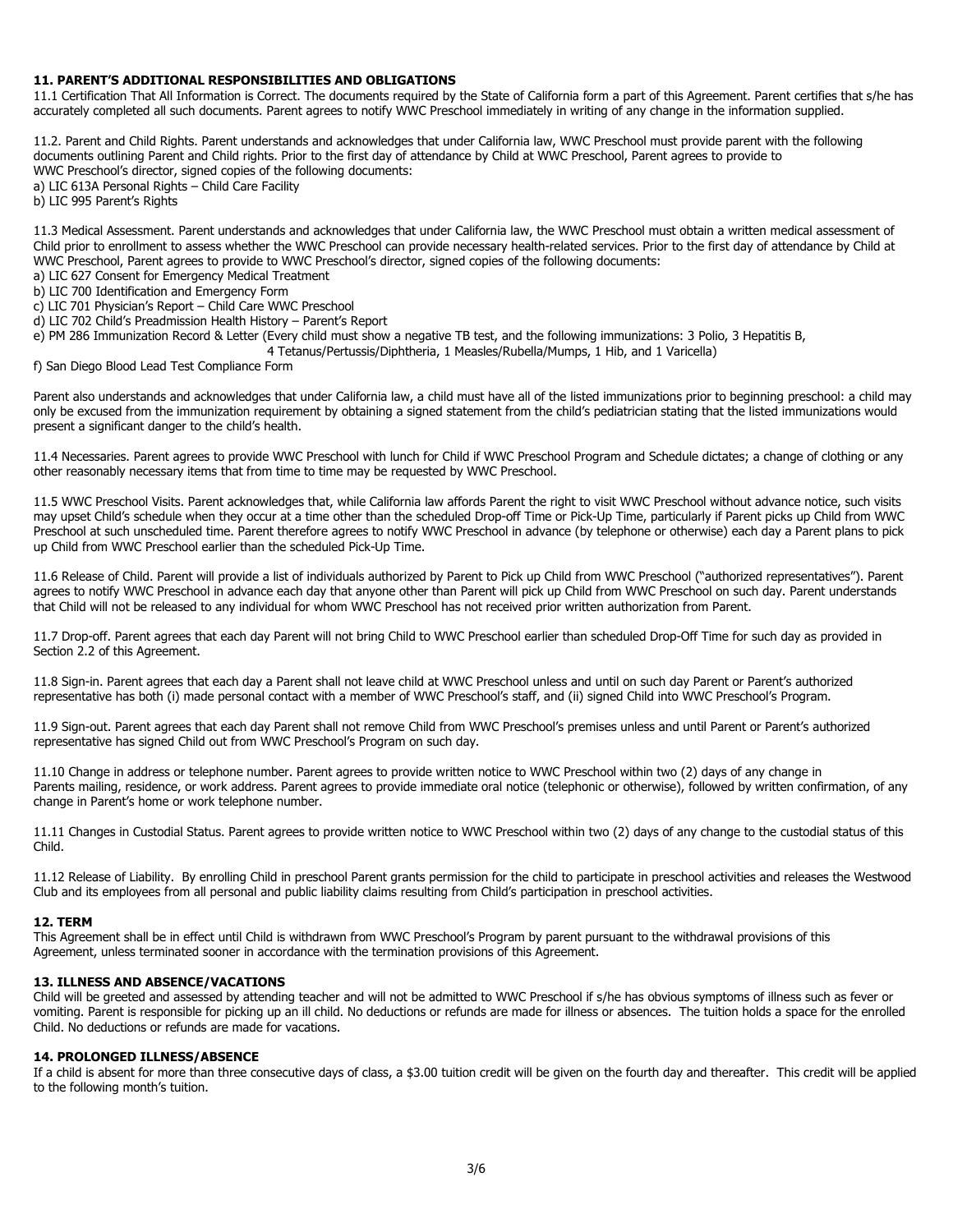# **15. ENTIRE AGREEMENT**

All understandings between the parties are incorporated in this Agreement. Its terms are intended by the parties as a final, complete and exclusive expression of their Agreement with respect to its subject matter, and may not be contradicted by evidence of any prior agreement or contemporaneous oral agreement.

# **16. INVALID PROVISIONS**

The invalidity or unenforce-ability of any provisions of this Agreement shall not affect the other provisions hereof, and this Agreement shall be construed in all respects as if any such invalid or unenforceable provisions were omitted.

#### **17. WAIVER OF COMPLIANCE**

No right under this Agreement shall be waived (lost) merely by delaying or failing to exercise it. Consent to one act shall not be considered consent to any other or subsequent acts. Any waiver of a default under this agreement must be in writing and shall not be a waiver of any other default concerning the same or any other provision of this Agreement.

#### **18. ASSIGNABILITY**

This Agreement is binding upon and shall inure to the benefit of the WWC Preschool and its successors and assigns but shall be personal to Parent. The interest of Parent hereunder may not be transferred or assigned, by operations of law or otherwise, without the written consent of WWC Preschool, which may be granted or withheld in the sole and absolute discretion of WWC Preschool.

#### **19. INTERPRETATION**

The Section headings contained in this Agreement are solely for the purposes of reference, and are not part of the agreement of the parties and shall not in any way affect the meaning or interpretation of this Agreement.

# **20. GOVERNING LAW**

This agreement shall be governed by the laws of the State of California.

#### **21. MEDIATION**

The parties agree to mediate any dispute or claim arising between them out of this agreement, or any resulting transaction, before resorting to arbitration or court action. Mediation fees, if any, shall be divided equally among the parties involved. If, for any dispute or claim to which this paragraph applies, any party commences an action without first attempting to resolve the matter through mediation, or refuses to mediate after a request has been made, then that part shall not be entitle to recover attorney fees, even if they would otherwise be available to that party in any such action.

# **22. ATTORNEY'S FEES**

In any action, proceeding, or arbitration between the parties arising out of this Agreement, the prevailing party shall be entitled to reasonable attorney fees and costs from the non-prevailing party.

#### **ACCEPTANCE**

I/We have read and understand the forgoing Agreement and I/We agree to be bound by all the terms and conditions stated herein.

### **REMINDER: ALL REQUIRED FORMS MUST BE ON FILE BEFORE CHILD ATTENDS FIRST DAY OF SCHOOL**

\_\_\_\_\_\_\_\_\_\_\_\_\_\_\_\_\_\_\_\_\_\_\_\_\_\_\_\_\_\_\_\_\_\_\_\_\_\_\_\_\_\_\_\_\_\_\_\_\_\_\_\_\_\_\_

\_\_\_\_\_\_\_\_\_\_\_\_\_\_\_\_\_\_\_\_\_\_\_\_\_\_\_\_\_\_\_\_\_\_\_\_\_\_\_\_\_\_\_\_\_\_\_\_\_\_\_\_\_\_\_

\_\_\_\_\_\_\_\_\_\_\_\_\_\_\_\_\_\_\_\_\_\_\_\_\_\_\_\_\_\_\_\_\_\_\_\_\_\_\_\_\_\_\_\_\_\_\_\_\_\_\_\_\_\_\_

 $\_$  , and the set of the set of the set of the set of the set of the set of the set of the set of the set of the set of the set of the set of the set of the set of the set of the set of the set of the set of the set of th

Parent / Legal Guardian Signature/ Date

Parent / Legal Guardian Name (please print)

Parent / Legal Guardian Signature/ Date

Parent / Legal Guardian Name (please print)

COMPLETE SIGN & DATE

- LIC 613A Personal Rights
- LIC 995 Parent's Rights
- □ LIC 627 Consent for Emergency Medical Treatment
- □ LIC 700 Identification and Emergency Form
- $\Box$  LIC 701 Physician's Report (must be completed by physician)
- □ LIC 702 Child's Preadmission Health History Parent's Report
- □ Child's Immunization Record 3 Polio, 4DTap, 3HepB, 1MMR, 1Varicella, 4HIB & neg TB / or Medical Exemption for each missed immunization
- □ San Diego Blood Lead Test Compliance Form (complete or decline)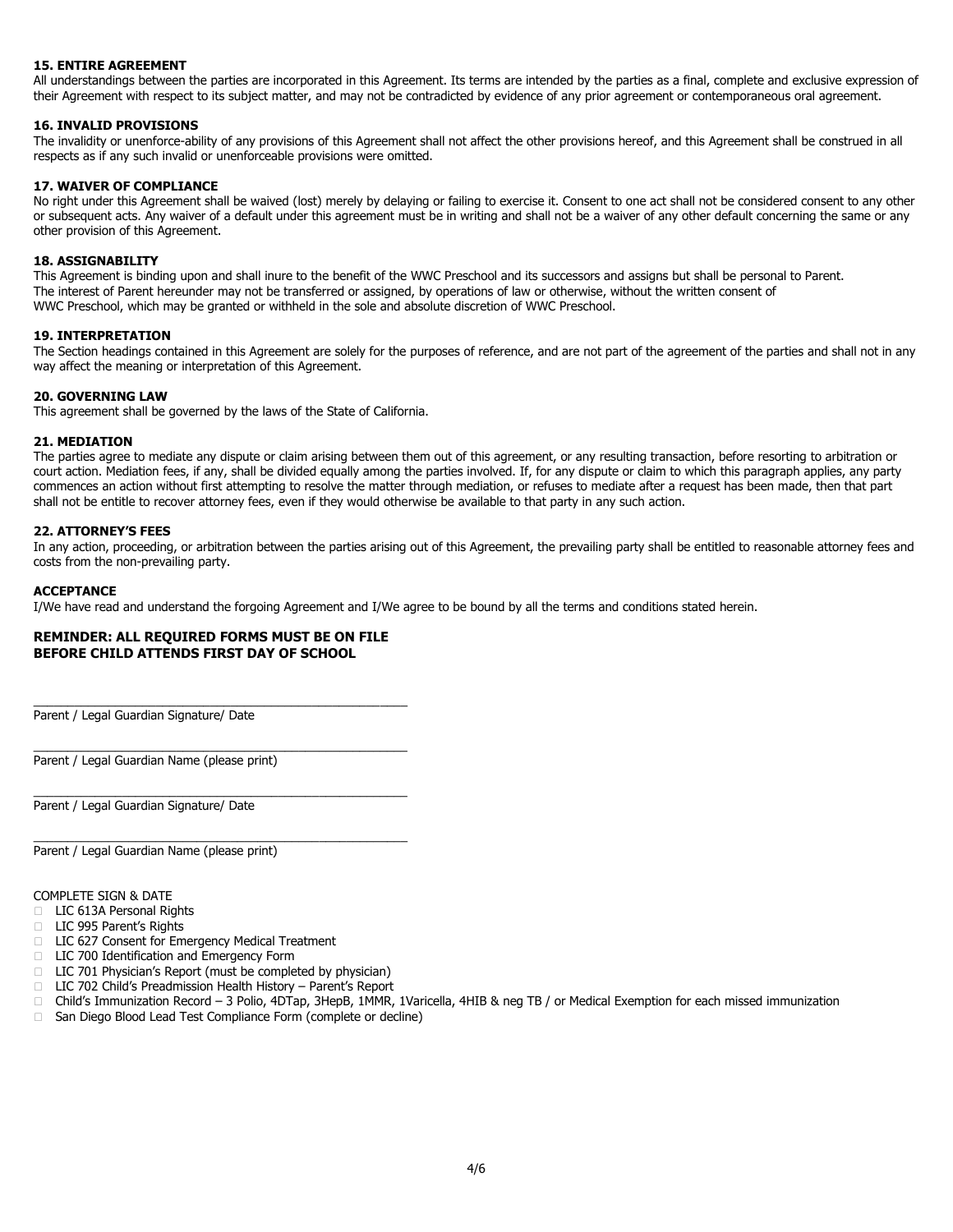# WESTWOOD CLUB PRESCHOOL PROGRAM STUDENT CONTACT INFORMATION

| Child's Name<br>First Name   | Last Name                           |          |
|------------------------------|-------------------------------------|----------|
|                              |                                     |          |
| Child's Home Address         |                                     |          |
| Street                       | City                                | Zip Code |
|                              |                                     |          |
|                              |                                     |          |
|                              |                                     |          |
| Mother's Contact Information | <b>Father's Contact information</b> |          |
|                              |                                     |          |
|                              | Work #( )                           |          |
|                              |                                     |          |
|                              |                                     |          |

**Other adults who have your permission to pick up your child from school. Must be adults (over 18), with a photo id. May include other family members, neighbors, nannies, classmate's parents, etc. Please let your teachers know in advance someone else will be picking up your child from school.**

| Name: $\qquad \qquad \text{Relationship} \qquad \qquad \text{Tel #} \qquad \qquad \text{L1}$ |  |  |
|----------------------------------------------------------------------------------------------|--|--|
|                                                                                              |  |  |
|                                                                                              |  |  |
|                                                                                              |  |  |

# PLEASE FILL OUT BOTH SIDES OF THIS FORM COMPLETELY TO ALLOW SCHOOL TO PROVIDE THE BEST EMERGENCY RESPONSE AS POSSIBLE